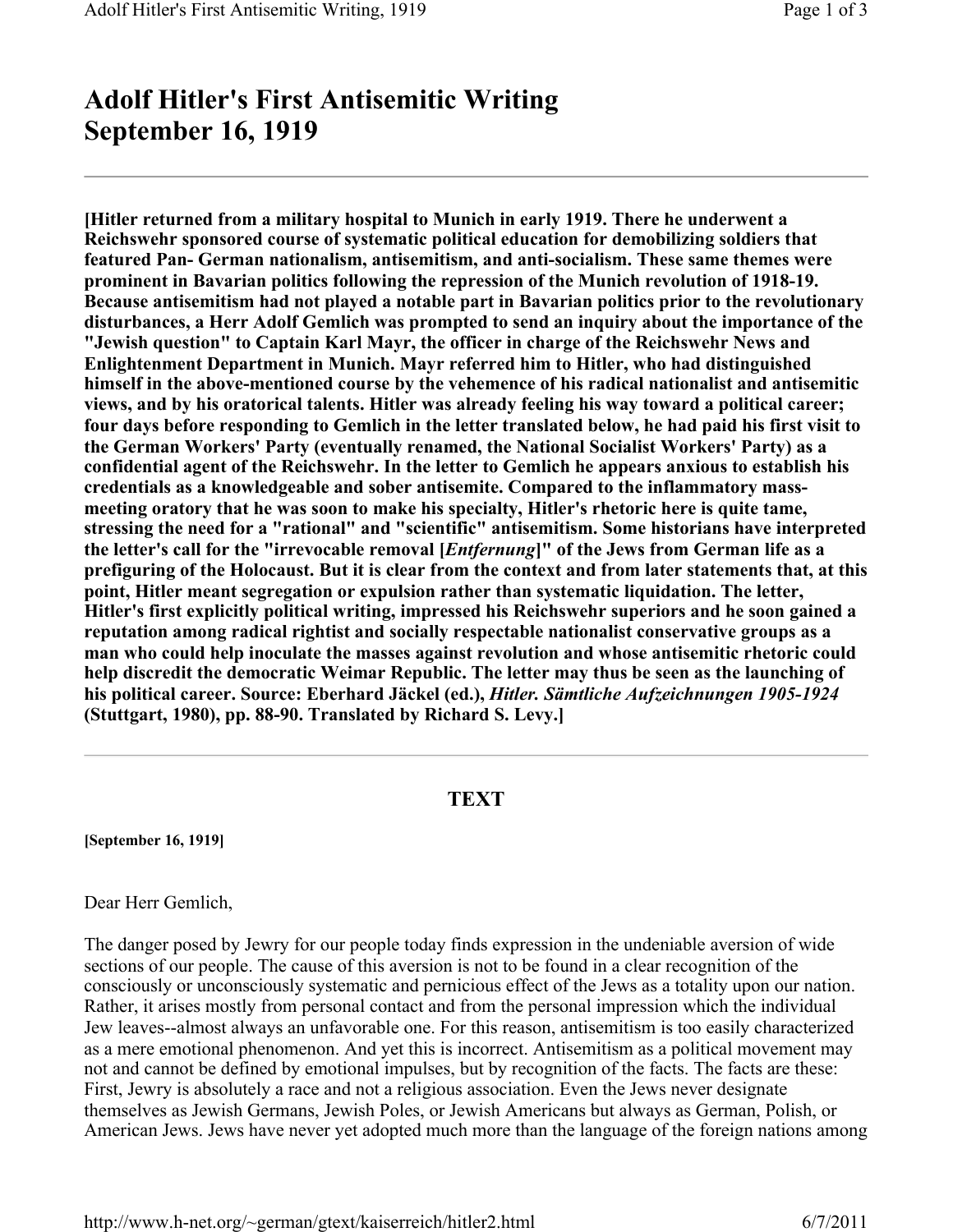whom they live. A German who is forced to make use of the French language in France, Italian in Italy, Chinese in China does not thereby become a Frenchman, Italian, or Chinaman. It's the same with the Jew who lives among us and is forced to make use of the German language. He does not thereby become a German. Neither does the Mosaic faith, so important for the survival of this race, settle the question of whether someone is a Jew or non-Jew. There is scarcely a race whose members belong exclusively to just one definite religion.

Through thousands of years of the closest kind of inbreeding, Jews in general have maintained their race and their peculiarities far more distinctly than many of the peoples among whom they have lived. And thus comes the fact that there lives amongst us a non- German, alien race which neither wishes nor is able to sacrifice its racial character or to deny its feeling, thinking, and striving. Nevertheless, it possesses all the political rights we do. If the ethos of the Jews is revealed in the purely material realm, it is even clearer in their thinking and striving. Their dance around the golden calf is becoming a merciless struggle for all those possessions we prize most highly on earth.

The value of the individual is no longer decided by his character or by the significance of his achievements for the totality but exclusively by the size of his fortune, by his money.

The loftiness of a nation is no longer to be measured by the sum of its moral and spiritual powers, but rather by the wealth of its material possessions.

This thinking and striving after money and power, and the feelings that go along with it, serve the purposes of the Jew who is unscrupulous in the choice of methods and pitiless in their employment. In autocratically ruled states he whines for the favor of "His Majesty" and misuses it like a leech fastened upon the nations. In democracies he vies for the favor of the masses, cringes before the "majesty of the people," and recognizes only the majesty of money.

He destroys the character of princes with byzantine flattery, national pride (the strength of a people), with ridicule and shameless breeding to depravity. His method of battle is that public opinion which is never expressed in the press but which is nonetheless managed and falsified by it. His power is the power of money, which multiplies in his hands effortlessly and endlessly through interest, and which forces peoples under the most dangerous of yokes. Its golden glitter, so attractive in the beginning, conceals the ultimately tragic consequences. Everything men strive after as a higher goal, be it religion, socialism, democracy, is to the Jew only means to an end, the way to satisfy his lust for gold and domination.

In his effects and consequences he is like a racial tuberculosis of the nations.

The deduction from all this is the following: an antisemitism based on purely emotional grounds will find its ultimate expression in the form of the pogrom.[1] An antisemitism based on reason, however, must lead to systematic legal combatting and elimination of the privileges of the Jews, that which distinguishes the Jews from the other aliens who live among us (an Aliens Law). The ultimate objective [of such legislation] must, however, be the irrevocable removal of the Jews in general.

For both these ends a government of national strength, not of national weakness, is necessary.

The Republic in Germany owes its birth not to the uniform national will of our people but the sly exploitation of a series of circumstances which found general expression in a deep, universal dissatisfaction. These circumstances however were independent of the form of the state and are still operative today. Indeed, more so now than before. Thus, a great portion of our people recognizes that a changed state-form cannot in itself change our situation. For that it will take a rebirth of the moral and